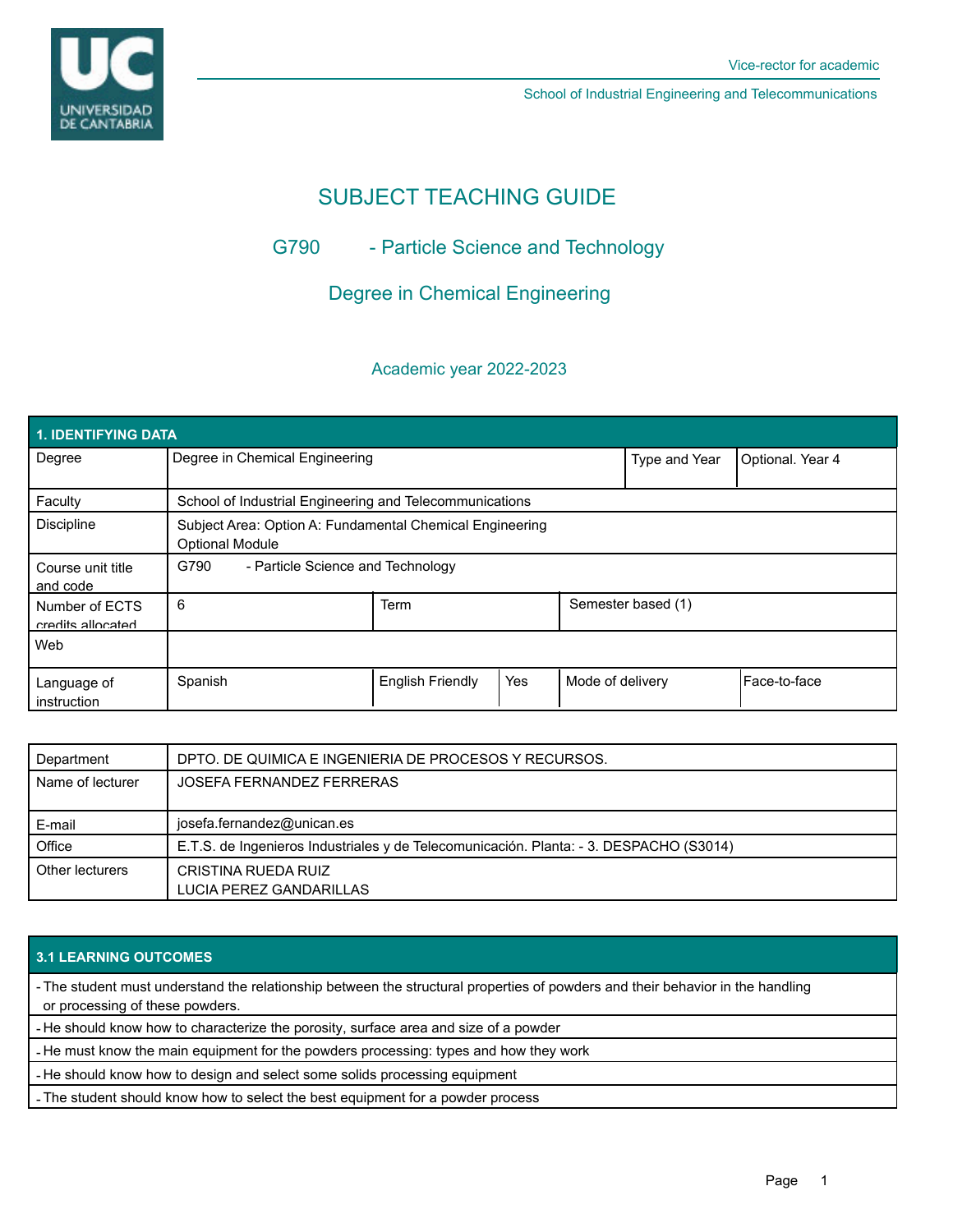

School of Industrial Engineering and Telecommunications

#### **4. OBJECTIVES**

The objective of this course is to introduce the subject of particle technology to students of chemical engineering, the basic principles on which the solids operations are based and the basic equipment in these operations, so that they can carry out the design and selection of equipment in the exercise of their profession of Chemical Engineers.

| <b>6. COURSE ORGANIZATION</b> |                                                                                                                                                                              |  |  |  |  |
|-------------------------------|------------------------------------------------------------------------------------------------------------------------------------------------------------------------------|--|--|--|--|
| <b>CONTENTS</b>               |                                                                                                                                                                              |  |  |  |  |
| l1                            | Physical and chemical characterization of powders:                                                                                                                           |  |  |  |  |
|                               | Multiple particle systems. Size, Density. Particle size distributions and means, Methoths of measurements. Structural<br>properties. Instrumental chemical characterization. |  |  |  |  |
| $\overline{2}$                | Storage and flow of powders. Particle size reduction and enlargement:                                                                                                        |  |  |  |  |
|                               | Equipments for cohesive and free flowing powders. Design parameters. Models predicting energy requirement and                                                                |  |  |  |  |
|                               | product size distribution. Types of comminution equipments.<br>Size enlargement: fundamentals and equipments.                                                                |  |  |  |  |
| Iз                            | Separation of powders: Mechanical or with fluids. Mixing of powders:                                                                                                         |  |  |  |  |
|                               | Fundamentals. Equipments for screening. Magnetic and electrostatic separators. Hydrauli classification and<br>concentration.<br>Introduction to mixing powders and pastes.   |  |  |  |  |

| <b>7. ASSESSMENT METHODS AND CRITERIA</b>                                                                                                                                                                                                                                |              |             |           |       |  |  |  |  |
|--------------------------------------------------------------------------------------------------------------------------------------------------------------------------------------------------------------------------------------------------------------------------|--------------|-------------|-----------|-------|--|--|--|--|
| <b>Description</b>                                                                                                                                                                                                                                                       | <b>Type</b>  | Final Eval. | Reassessn | $\%$  |  |  |  |  |
| The work related to laboratory experiments, visits to<br>chemical industries, or presentations is evaluated<br>all along the semester                                                                                                                                    | Work         | <b>No</b>   | Yes       | 40,00 |  |  |  |  |
| Written exams will also be held.                                                                                                                                                                                                                                         | Written exam | No.         | Yes       | 60,00 |  |  |  |  |
| 100,00<br><b>TOTAL</b>                                                                                                                                                                                                                                                   |              |             |           |       |  |  |  |  |
| <b>Observations</b>                                                                                                                                                                                                                                                      |              |             |           |       |  |  |  |  |
| Written exams including theory and practical exercices will be held and the calification obtained will be a 60% of the final<br>calification.<br>The remaining activities, laboratory practices, powerpoint presentations etc., will be a 40% of the final calification. |              |             |           |       |  |  |  |  |
| Observations for part-time students                                                                                                                                                                                                                                      |              |             |           |       |  |  |  |  |
| The final evaluation for part-time students will be similar to the full-time students, with a final exam that will be 60% of the final<br>calification, the remaining 40% being the result of the evaluation of an individual work assigned during the course, and the   |              |             |           |       |  |  |  |  |

completion of an exam or presentation of reports of laboratory practices and visits made.